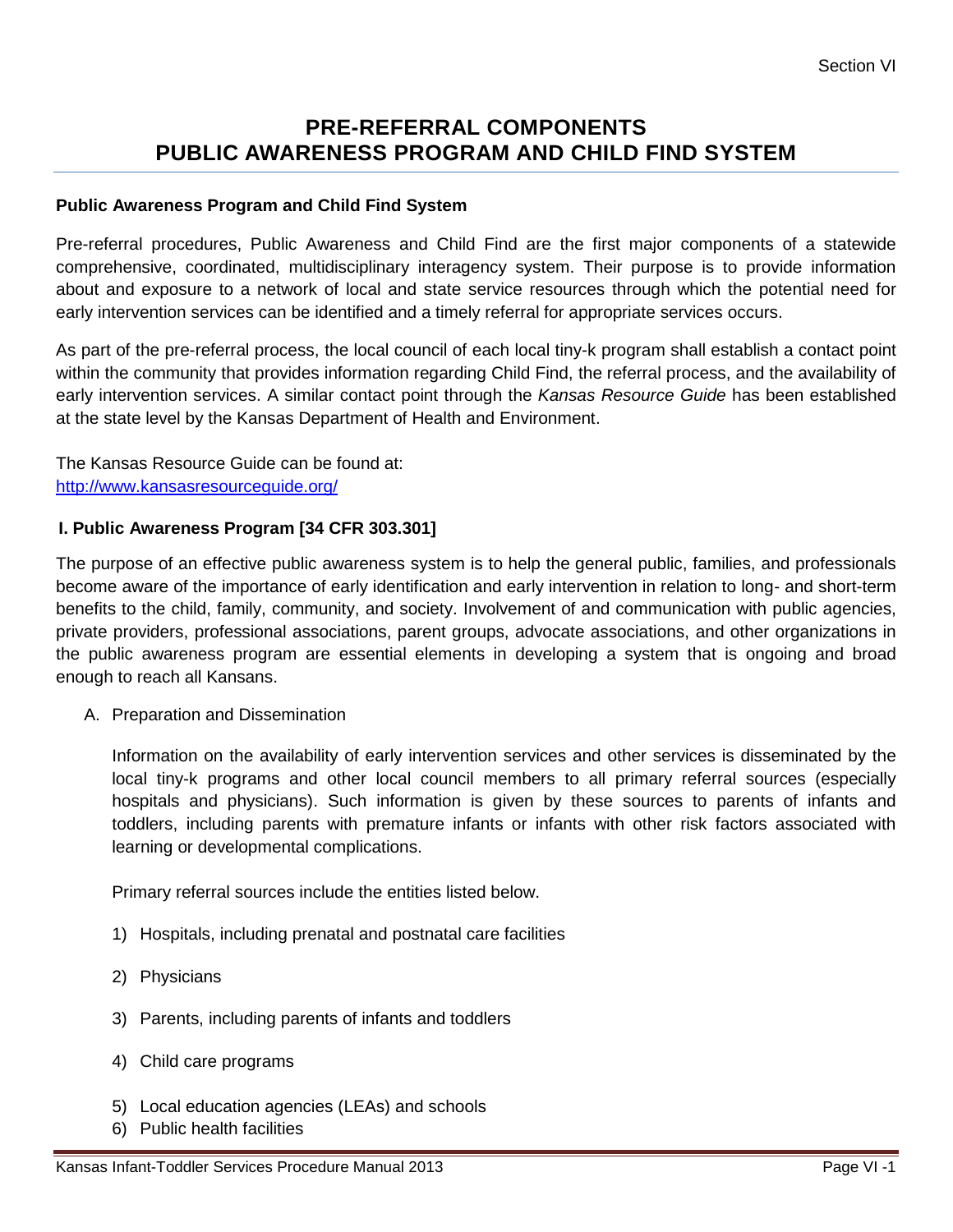- 7) Other social service agencies
- 8) Other clinics and health care providers, including infant mental health
- 9) Public agencies and staff in the child welfare system, including child protection services and foster care
- 10) Homeless family shelters
- 11) Domestic violence shelters and agencies
- B. Public Awareness Information Provided

The information required to be prepared and disseminated in (A) above must include the items listed below.

- 1) A description of the availability of local tiny-k program services under the Kansas Infant-Toddler Services; these services at no cost to families
- 2) A description of the child find system and how to refer a child under the age of three for screening and/or an evaluation to determine eligibility for early intervention services
- 3) A Central directory *Kansas Resource Guide--* (800) 332-6262 V/TDD*,* <http://www.kansasresourceguide.org/>
- 4) For parents of toddlers with developmental delays or disabilities who are nearing transition age, a description of the availability of services under Part B Preschool Services (section 619 of IDEA)
- 5) Information about normal developmental activities, need for and/or benefit from early intervention, and cost effectiveness of services
- C. Public Awareness Activities

These activities provide a continuous, ongoing effort that is in effect throughout the state including rural areas and consist of the following public awareness activities:

- 1) Public service announcements (PSAs) and news releases on television, radio, websites, and in newspapers
- 2) Pamphlets, leaflets, and other printed materials available for mailing to specified populations (e.g., child care population, neonatal intensive care unit (NICU) graduates) and displays in public and private agencies and buildings
- 3) Presentations and training to professional groups, civic organizations, advocacy groups, etc.
- 4) Maintenance of the child find activities on the statewide central directory, *Kansas Resource Guide*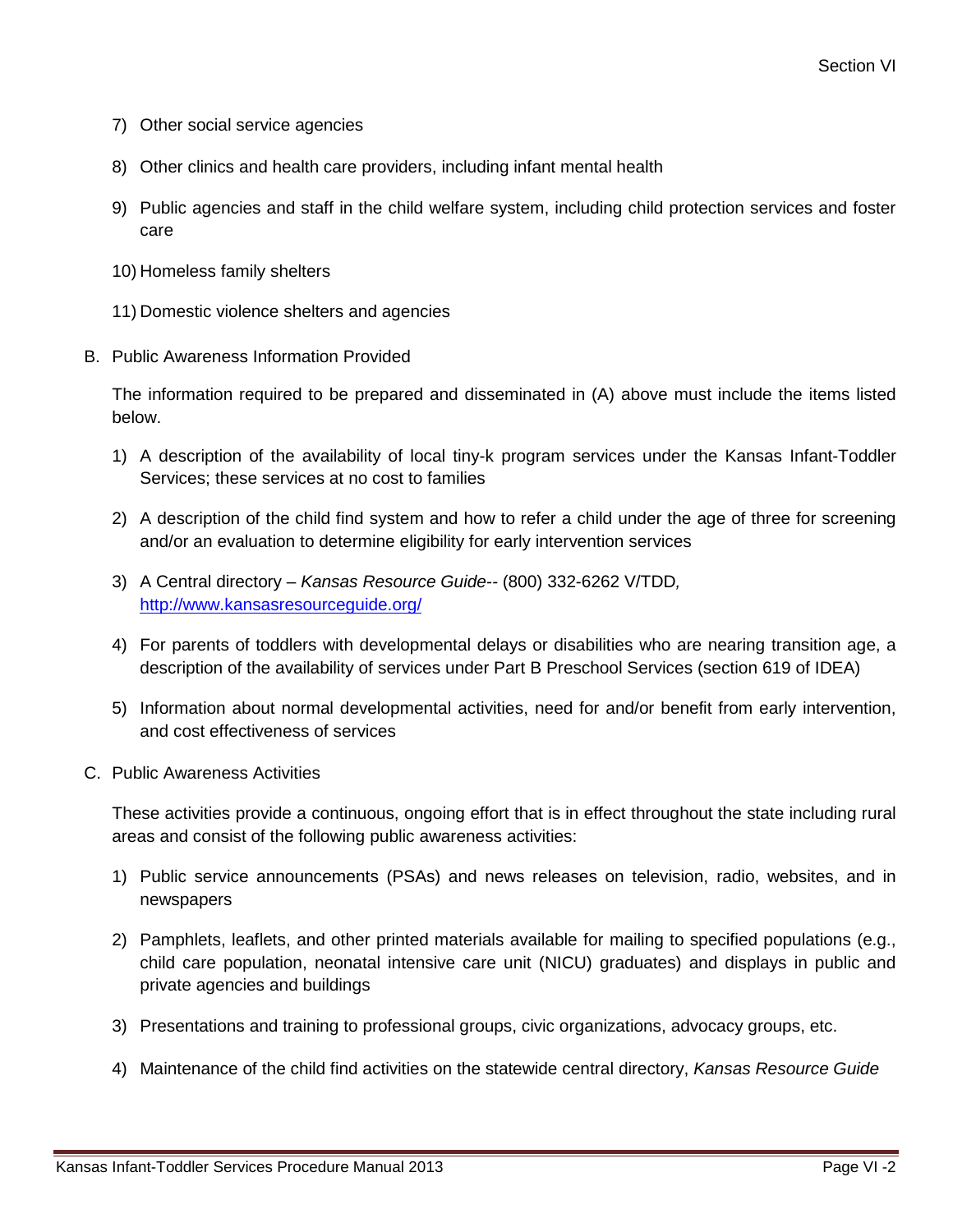## **II. Comprehensive Child Find System [34 CFR 303.302; 303.303; 303.112 (a) (b)]**

Combined with effective public awareness activities, the development of a strong comprehensive child find system will ensure all Kansas infants and toddlers who have or are at risk for developmental delays and who are eligible for services are identified, located, referred, and evaluated. "All" includes infants and toddlers and their families who are (1) homeless; (2) in foster care; (3) wards of the state; (3) migrants; (4) the subject of a substantiated case of child abuse or neglect; (5) identified as directly affected by illegal drug abuse or withdrawal symptoms resulting from prenatal drug exposure; and (6) members of Native American tribes residing on a reservation within the state of Kansas. When identifying children with developmental delays or disabilities on reservations, coordination with tribes, tribal organizations and consortia should take place as necessary.

A. Coordination of Child Find Activities

Child Find activities are to be coordinated with all other major efforts to locate and identify children that are conducted by other agencies responsible for administering the various education, health, and social services programs relevant to young children and their families. These efforts include coordination with Native American Indian tribes that receive payment under Part C and other Native American Indian tribes, as appropriate, as well as the programs listed below:

- 1) Preschool programs authorized under Part B of IDEA 2004
- 2) Maternal and Child Health program, including the Maternal, Infant, and Early Childhood Home Visiting Program, under Title V of the Social Security Act, as amended
- 3) Early Periodic Screening, Diagnosis, and Treatment (EPSDT) under Title XIX of the Social Security Act
- 4) Programs under the Developmental Disabilities Assistance and Bill of Rights Act of 2000
- 5) Head Start Act (including Early Head Start programs under section 645A of the Head Start Act)
- 6) Supplemental Security Income program under Title XVI of the Social Security Act
- 7) Child protection and child welfare programs, including programs administered by, and services provided through, the foster care agency and the State agency responsible for administering the Child Abuse Prevention and Treatment Act (CAPTA)

CAPTA information: <http://www.ksits.org/professionals.htm>

- 8) Child care programs in the state
- 9) The programs that provide services under the Family Violence Prevention and Services Act
- 10) Early Hearing Detection and Intervention (EHDI) systems administered by the Center for Disease Control (CDC)